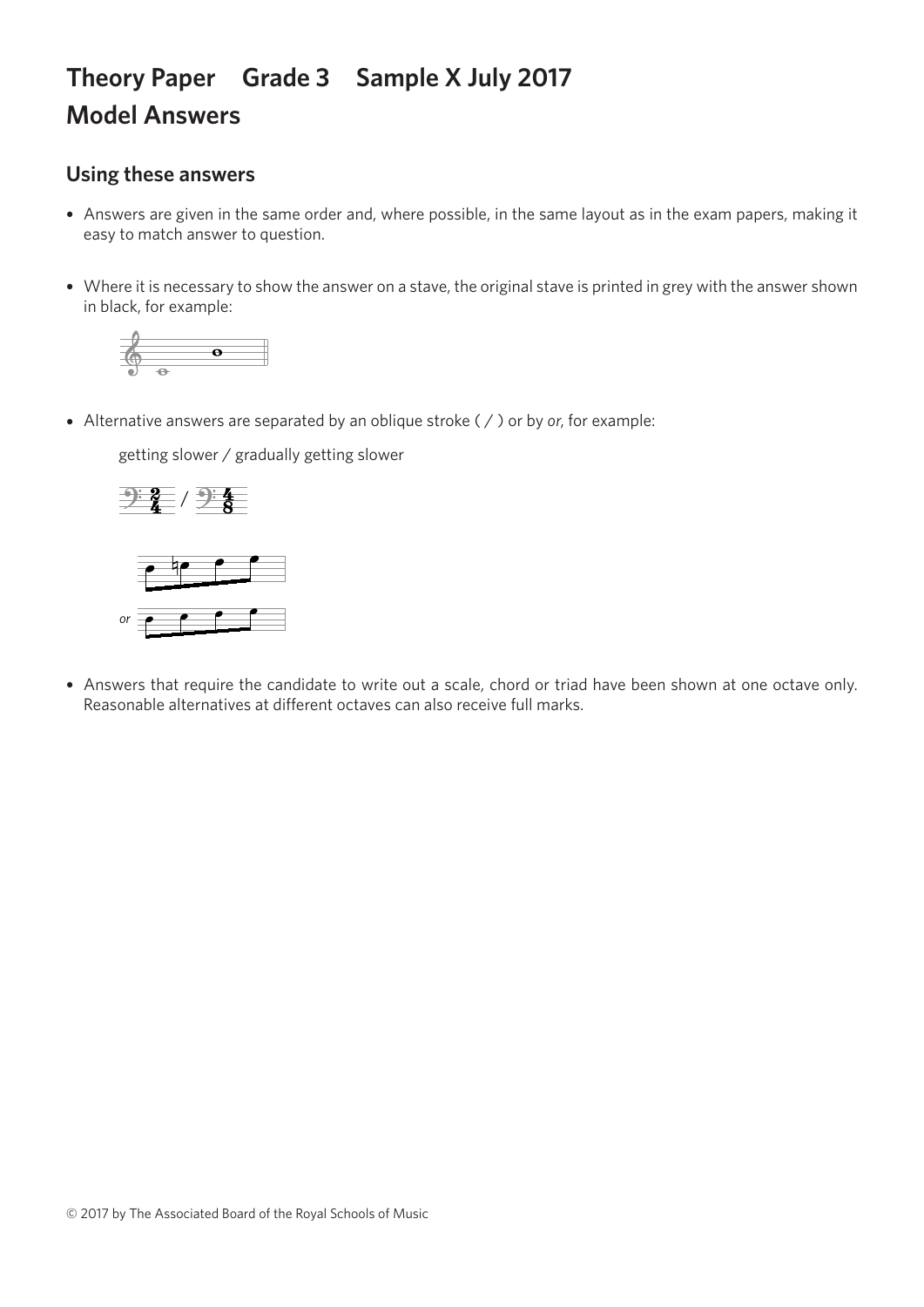







$$
or \frac{(\phi)\circ}{\phi}
$$

| major<br>4<br>7th | major<br>6th | perfect<br>4th |
|-------------------|--------------|----------------|
|                   | perfect      | minor          |

5th 3rd